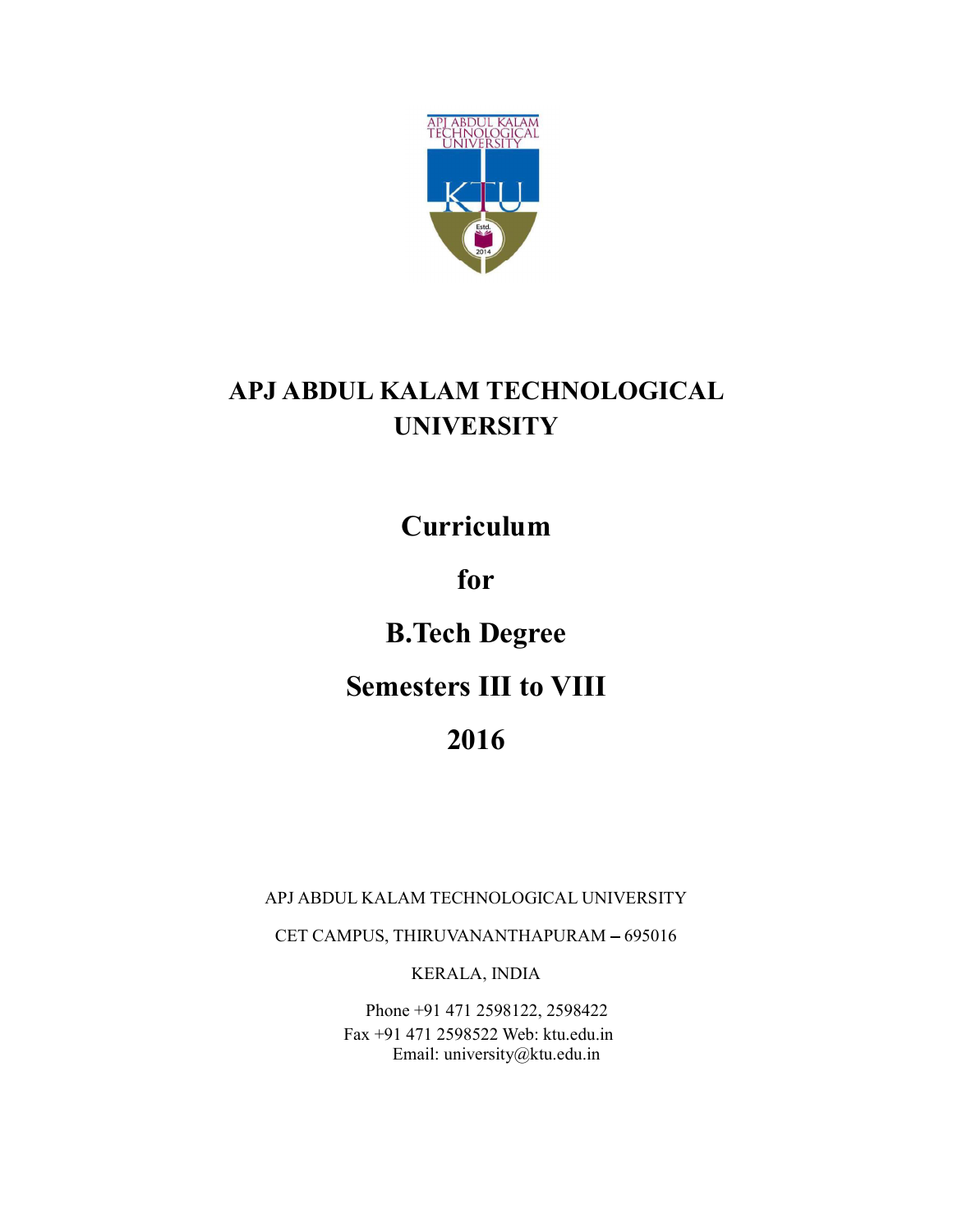#### SEMESTER - 3

| Course<br>Code                | <b>Course Name</b>                    | $L$ -T-P                    | <b>Credits</b> | Exam<br><b>Slot</b> |
|-------------------------------|---------------------------------------|-----------------------------|----------------|---------------------|
| <b>MA201</b>                  | Linear Algebra & Complex<br>Analysis  | $3 - 1 - 0$                 | 4              | A                   |
| EE201                         | <b>Circuits and Networks</b>          | $3 - 1 - 0$                 | 4              | B                   |
| EE203                         | <b>Analog Electronic Circuits</b>     | $3 - 1 - 0$                 | 4              | C                   |
| EE205                         | DC Machines and Transformers          | $3 - 1 - 0$                 | 4              | D                   |
| EE207                         | <b>Computer Programming</b>           | $2 - 1 - 0$                 | 3              | Е                   |
| <b>HS200/</b><br><b>HS210</b> | <b>Business Economics/Life Skills</b> | $3 - 0 - 0/$<br>$2 - 0 - 2$ | 3              | F                   |
| EE231                         | <b>Electronic Circuits Lab</b>        | $0 - 0 - 3$                 | 1              | S                   |
| EE233                         | Programming Lab                       | $0 - 0 - 3$                 | 1              |                     |

**Total Credits = 24 Hours: 28/29** 

 **Cumulative Credits= 71** 

#### SEMESTER - 4

| Course<br>Code                | <b>Course Name</b>                                                       | L-T-P                       | <b>Credits</b> | <b>Exam Slot</b>   |
|-------------------------------|--------------------------------------------------------------------------|-----------------------------|----------------|--------------------|
| MA202                         | Probability Distributions,<br><b>Transforms and Numerical</b><br>Methods | $3 - 1 - 0$                 | 4              | A                  |
| EE202                         | Synchronous and Induction<br><b>Machines</b>                             | $3 - 1 - 0$                 | 4              | B                  |
| <b>EE204</b>                  | Digital Electronics and Logic<br>Design                                  | $2 - 1 - 0$                 | 3              | C                  |
| EE206                         | <b>Material Science</b>                                                  | $3 - 0 - 0$                 | 3              | D                  |
| <b>EE208</b>                  | Measurements and<br>Instrumentation                                      | $3 - 1 - 0$                 | 4              | E                  |
| <b>HS210/</b><br><b>HS200</b> | Life Skills/Business Economics                                           | $2 - 0 - 2/$<br>$3 - 0 - 0$ | 3              | F                  |
| EE232                         | <b>Electrical Machines Lab I</b>                                         | $0 - 0 - 3$                 | 1              | S                  |
| EE234                         | <b>Circuits and Measurements Lab</b>                                     | $0 - 0 - 3$                 | 1              | т                  |
| <b>Total Credits = 23</b>     |                                                                          |                             |                | <b>Hours 28/27</b> |

 **Cumulative Credits= 94**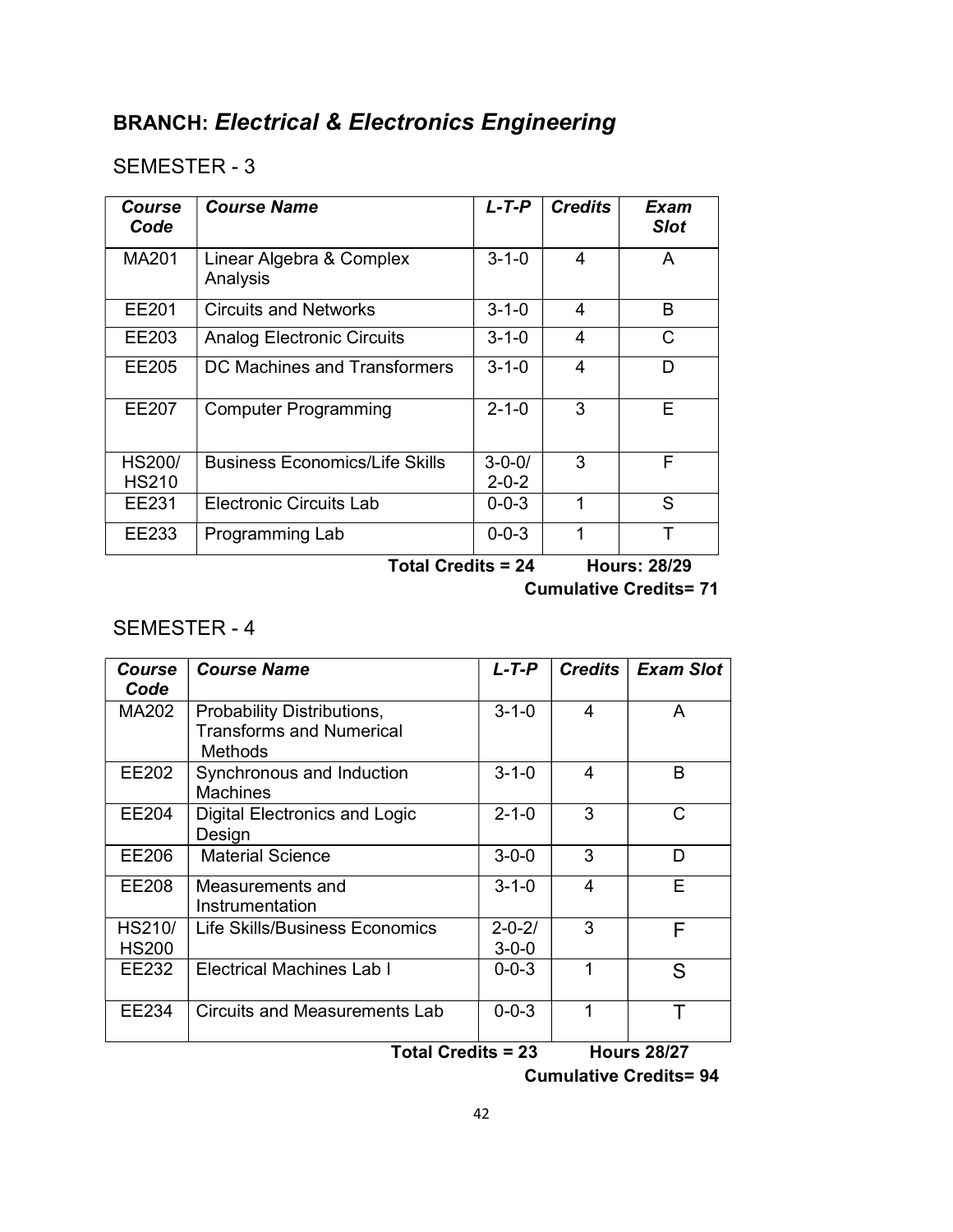#### SEMESTER - 5

| Course<br>Code | <b>Course Name</b>                                  | $L$ -T-P    | <b>Credits</b> | Exam<br><b>Slot</b> |
|----------------|-----------------------------------------------------|-------------|----------------|---------------------|
| EE301          | Power Generation, Transmission<br>and Protection    | $3 - 1 - 0$ | 4              | A                   |
| EE303          | <b>Linear Control Systems</b>                       | $2 - 1 - 0$ | 3              | B                   |
| EE305          | <b>Power Electronics</b>                            | $3 - 0 - 0$ | 3              | C                   |
| EE307          | <b>Signals and Systems</b>                          | $3 - 0 - 0$ | 3              | D                   |
| EE309          | Microprocessor and Embedded<br><b>Systems</b>       | $2 - 1 - 0$ | 3              | E                   |
|                | Elective 1                                          | $3 - 0 - 0$ | 3              | F                   |
| EE341          | Design Project                                      | $0 - 1 - 2$ | $\overline{2}$ | S                   |
| EE331          | <b>Digital Circuits and Embedded</b><br>Systems Lab | $0 - 0 - 3$ | 1              | T                   |
| EE333          | <b>Electrical Machines Lab II</b>                   | $0 - 0 - 3$ |                | U                   |

**Total Credits = 23 Hours: 28** 

 **Cumulative Credits= 117** 

- Elective 1:- 1. EE361 Object Oriented Programming
	- 2. EE363 Computer Organization and Architecture
	- 3. EE365 Digital System Design
	- 4. EE367 New and Renewable Energy Systems
	- 5. EE369 High Voltage Engineering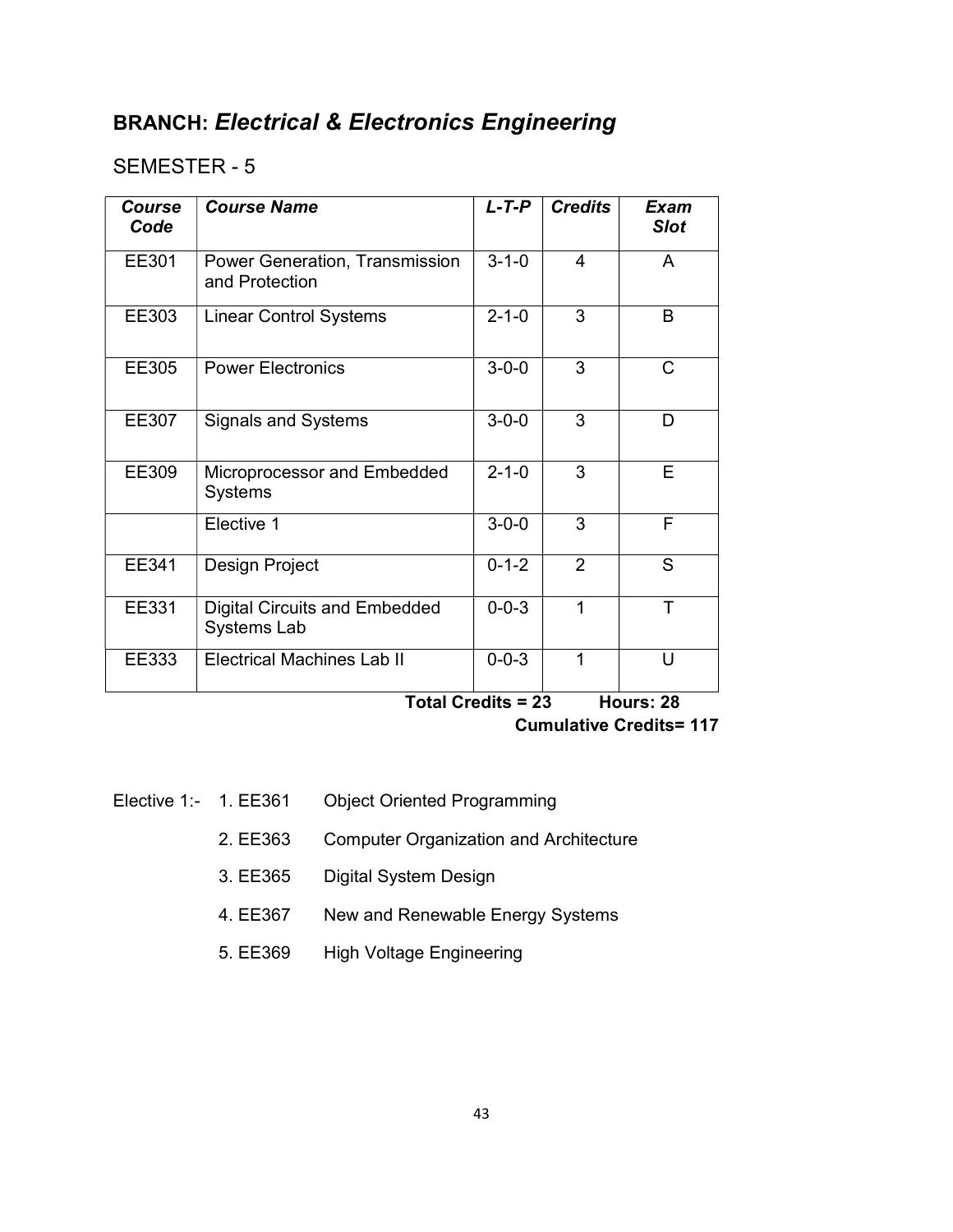#### SEMESTER - 6

| <b>Course</b><br>Code | <b>Course Name</b>              | $L$ -T-P                             | <b>Credits</b> | <b>Exam Slot</b>    |
|-----------------------|---------------------------------|--------------------------------------|----------------|---------------------|
| EE302                 | Electromagnetics                | $2 - 1 - 0$                          | 3              | A                   |
| EE304                 | <b>Advanced Control Theory</b>  | $3 - 1 - 0$                          | $\overline{4}$ | B                   |
| EE306                 | Power System Analysis           | $3 - 0 - 0$                          | $\overline{3}$ | $\mathsf{C}$        |
| EE308                 | <b>Electric Drives</b>          | $3 - 0 - 0$                          | 3              | D                   |
| <b>HS300</b>          | <b>Principles of Management</b> | $3 - 0 - 0$                          | $\overline{3}$ | E                   |
|                       | Elective 2                      | $3 - 0 - 0$                          | 3              | F                   |
| EE332                 | Systems and Control Lab         | $0 - 0 - 3$                          | 1              | S.                  |
| EE334                 | Power Electronics & Drives Lab  | $0 - 0 - 3$                          | 1              | Τ                   |
| EE352                 | Comprehensive Exam              | $0 - 1 - 1$<br>$T$ atal Cuadita — 02 | $\overline{2}$ | U<br><u> Нашиот</u> |

 **Total Credits = 23 Hours: 27 Cumulative Credits= 140** 

Elective 2:-

- 1. EE362 Data Structures and Algorithms
- 2. EE364 Switched Mode Power Converters
- 3. EE366 Illumination Technology
- 4. EE368 Soft Computing
- 5. EE372 Biomedical Instrumentation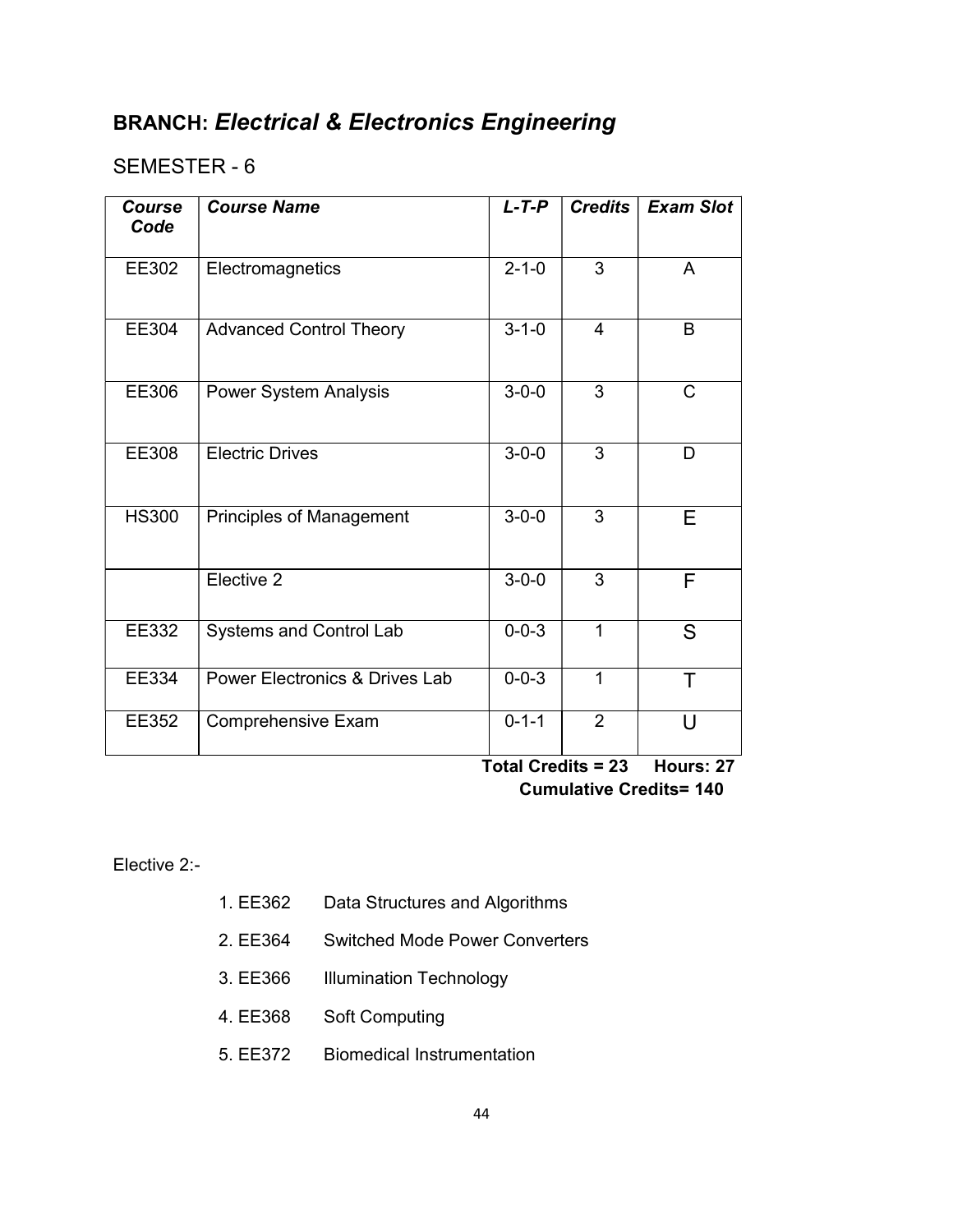### SEMESTER - 7

| <b>Course</b><br>Code | <b>Course Name</b>                        | $L$ -T-P                     | <b>Credits</b> | <b>Exam Slot</b> |
|-----------------------|-------------------------------------------|------------------------------|----------------|------------------|
| EE401                 | <b>Electronic Communication</b>           | $2 - 1 - 0$                  | 3              | A                |
| EE403                 | Distributed Generation and Smart<br>Grids | $3 - 0 - 0$                  | 3              | B                |
| <b>EE405</b>          | <b>Electrical System Design</b>           | $3 - 1 - 0$                  | $\overline{4}$ | С                |
| <b>EE407</b>          | <b>Digital Signal Processing</b>          | $3 - 0 - 0$                  | 3              | D                |
| EE409                 | <b>Electrical Machine Design</b>          | $3 - 0 - 0$                  | 3              | E                |
|                       | Elective 3                                | $3 - 0 - 0$                  | 3              | F                |
| EE451                 | Seminar & Project Preliminary             | $0 - 1 - 4$                  | $\overline{2}$ | S                |
| EE431                 | Power System Lab                          | $0 - 0 - 3$<br>$-1$ $-1$ $-$ | 1<br>.<br>^^   | Τ<br>.           |

 **Total Credits = 22 Hours: 27 Cumulative Credits= 162** 

#### Elective 3:-

| 1. EE461 | <b>Modern Operating Systems</b> |
|----------|---------------------------------|
|----------|---------------------------------|

- 2. EE463 Computer Aided Power Systems Analysis
- 3. EE465 Power Quality
- 4. EE467 Nonlinear Control Systems
- 5. EE469 Electric and Hybrid Vehicles